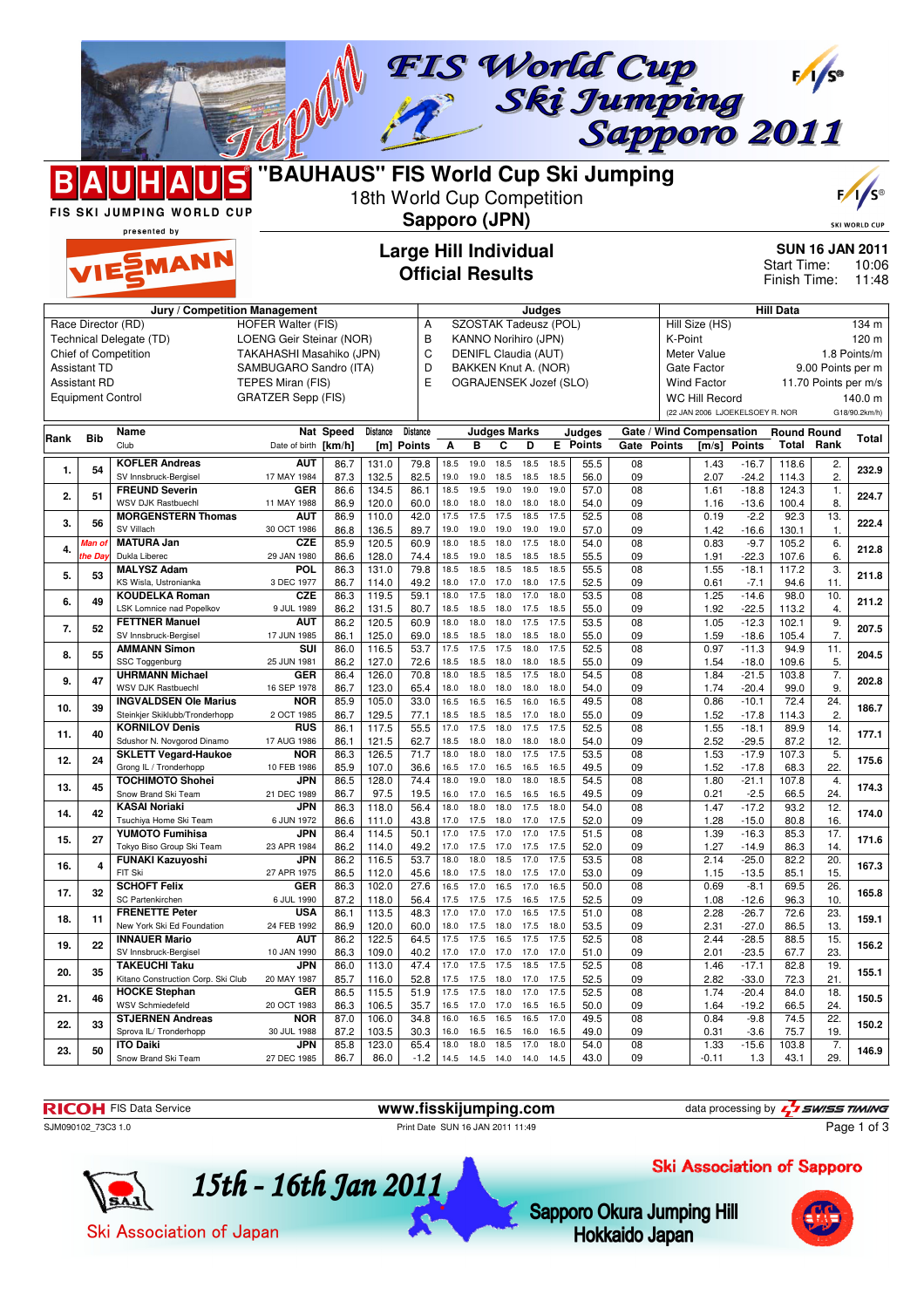

MANN



18th World Cup Competition



**SKI WORLD** 

FIS SKI JUMPING WORLD CUP presented by

## **Large Hill Individual Official Results**

**Sapporo (JPN)**

**SUN 16 JAN 2011** 10:06 Finish Time: 11:48 Start Time:

| Name<br>Nat Speed<br>Distance<br><b>Distance</b><br><b>Judges Marks</b><br>Gate / Wind Compensation<br>Judges<br><b>Round Round</b><br>Rank<br><b>Bib</b><br>Club<br>Е<br><b>Points</b><br><b>Points</b><br>Total<br>Rank<br>Date of birth [km/h]<br><b>Points</b><br>Α<br>в<br>С<br>D<br>Gate<br>$\mathsf{[m/s]}$<br><b>Points</b><br>[m]<br>POL<br>103.0<br>17.0<br>$\overline{08}$<br>0.79<br>69.7<br>25.<br><b>SLIZ Rafal</b><br>86.3<br>29.4<br>16.5<br>17.0<br>16.0<br>16.0<br>49.5<br>$-9.2$<br>24.<br>6<br>17.<br><b>AZS AWF Katowice</b><br>11 JUL 1983<br>86.5<br>113.5<br>48.3<br>17.0<br>17.5<br>16.5<br>16.5<br>17.0<br>50.5<br>09<br>1.97<br>$-23.0$<br>75.8<br>$\overline{08}$<br>$-22.3$<br>30.<br><b>MEZNAR Mitja</b><br><b>SLO</b><br>86.9<br>107.5<br>37.5<br>16.5<br>17.0<br>16.5<br>16.0<br>17.0<br>50.0<br>1.91<br>65.2<br>26<br>25.<br><b>NSK Trzic Trifix</b><br>30 JUN 1988<br>109.5<br>41.1<br>17.0<br>09<br>1.39<br>$-16.3$<br>75.8<br>17.<br>87.4<br>16.5<br>17.5<br>17.5<br>16.5<br>51.0<br>28.<br><b>ZYLA Piotr</b><br><b>POL</b><br>86.1<br>101.0<br>25.8<br>16.5<br>16.5<br>16.0<br>16.0<br>16.5<br>49.0<br>08<br>0.76<br>$-8.9$<br>65.9<br>26.<br>13<br>KS Wisla Ustronianka<br>16 JAN 1987<br>17.0<br>17.0<br>09<br>1.02<br>20.<br>86.3<br>106.5<br>35.7<br>16.5<br>17.0<br>16.5<br>50.5<br>$-11.9$<br>74.3<br>$-23.0$<br><b>ITO Kenshiro</b><br>JPN<br>86.2<br>108.0<br>38.4<br>16.5<br>17.5<br>17.0<br>16.5<br>17.0<br>50.5<br>08<br>1.97<br>65.9<br>28.<br>27.<br>$\mathbf{1}$<br>Snow Brand Ski Team<br>09<br>2.98<br>26.<br>8 JAN 1990<br>86.4<br>113.5<br>48.3<br>17.5<br>18.0<br>17.0<br>17.0<br>52.0<br>$-34.9$<br>65.4<br>17.5<br><b>VASSILIEV Dimitry</b><br><b>RUS</b><br>60.0<br>18.0<br>18.0<br>18.0<br>17.0<br>17.5<br>53.5<br>08<br>2.29<br>$-26.8$<br>16.<br>86.8<br>120.0<br>86.7<br>28.<br>16<br>28.<br>CSK/Lokomotiva UFA<br>26 DEC 1979<br>86.7<br>86.5<br>$-0.3$<br>16.0<br>16.0<br>16.0<br>16.0<br>16.0<br>48.0<br>09<br>0.29<br>$-3.4$<br>44.3<br><b>BOYD-CLOWES Mackenzie</b><br>16.5<br>17.0<br>50.5<br>08<br>1.89<br>$-22.1$<br>27.<br>CAN<br>86.9<br>108.0<br>38.4<br>17.0<br>16.5<br>17.0<br>66.8<br>29.<br>21<br>Altius Nordic Ski Club<br>13 JUL 1991<br>86.8<br>95.5<br>15.9<br>16.0<br>48.0<br>09<br>0.94<br>$-11.0$<br>52.9<br>27.<br>16.0<br>16.0<br>16.0<br>16.5<br><b>KRANJEC Robert</b><br><b>SLO</b><br>17.5<br>16.0<br>$\overline{08}$<br>$\overline{21}$<br>86.3<br>106.0<br>34.8<br>16.5<br>17.0<br>17.0<br>50.5<br>0.81<br>$-9.5$<br>75.8<br>30.<br>48<br>SK Triglav Kranj<br>16 JUL 1981<br>86.5<br>68.0<br>$-33.6$<br>13.0<br>13.0<br>12.0<br>12.0<br>13.0<br>38.0<br>09<br>0.39<br>$-4.6$<br>0.0<br>30.<br>not qualified for final round<br><b>KRAMARSIC Matic</b><br><b>SLO</b><br>86.4<br>104.5<br>32.1<br>49.5<br>08<br>1.44<br>$-16.8$<br>64.8<br>31.<br>16.5<br>16.5<br>16.5<br>16.5<br>17.0<br>31.<br>14<br>SSK Costella Ilirija<br>2 FEB 1990<br><b>SEDLAK Borek</b><br><b>CZE</b><br>86.5<br>23.1<br>16.5<br>17.0<br>17.0<br>17.0<br>17.0<br>08<br>0.82<br>64.5<br>32.<br>99.5<br>51.0<br>$-9.6$<br>32.<br>36<br>Dukla Liberec<br>15 JUN 1981<br><b>BODMER Pascal</b><br><b>GER</b><br>86.2<br>100.5<br>24.9<br>49.0<br>08<br>1.26<br>$-14.7$<br>59.2<br>33.<br>16.5<br>17.0<br>16.0<br>15.5<br>16.5<br>33.<br>43<br>SV Messstetten<br>4 JAN 1991<br>YAMADA Hiroki<br>JPN<br>86.5<br>101.0<br>25.8<br>16.5<br>08<br>1.48<br>$-17.3$<br>58.5<br>34.<br>16.0<br>17.0<br>17.0<br>16.5<br>50.0<br>34.<br>$\mathbf{2}$<br>Nagano City Ski Club<br>19 MAY 1982<br><b>HLAVA Lukas</b><br><b>CZE</b><br>97.0<br>16.5<br>0.90<br>$-10.5$<br>$\overline{35}$<br>86.9<br>18.6<br>16.0<br>16.5<br>16.5<br>16.0<br>49.0<br>08<br>57.1<br>35.<br>30<br>Dukla Liberec<br>10 SEP 1984<br><b>ELVERUM SORSELL Kim Rene</b><br><b>NOR</b><br>08<br>1.20<br>36.<br>86.3<br>101.0<br>25.8<br>15.0<br>15.0<br>15.0<br>14.5<br>15.5<br>45.0<br>$-14.0$<br>56.8<br>25<br>36.<br>Ullensaker Skiklubb<br>6 OCT 1988<br>JPN<br><b>TAKAYANAGI Taro</b><br>85.8<br>95.0<br>15.0<br>16.0<br>16.5<br>16.0<br>16.0<br>16.0<br>0.58<br>56.2<br>37.<br>48.0<br>08<br>$-6.8$<br>3<br>37.<br>Nippon Kucho<br>2 JUN 1982<br><b>TROFIMOV Roman-Sergeevich</b><br><b>RUS</b><br>27.6<br>1.83<br>$-21.4$<br>55.7<br>38.<br>86.1<br>102.0<br>16.5<br>17.0<br>17.0<br>49.5<br>08<br>16.0<br>16.0<br>38.<br>19<br>Moskva Shvsm<br>19 NOV 1989<br>39.<br><b>OLLI Harri</b><br>86.3<br>99.0<br>22.2<br>48.5<br>08<br>$-15.3$<br>55.4<br><b>FIN</b><br>16.0<br>16.5<br>1.31<br>16.0<br>16.5<br>16.0<br>39.<br>18<br>Ounasvaaran Hiihtoseura<br>15 JAN 1985<br>YOSHIOKA Kazuya<br><b>JPN</b><br>$-25.5$<br>86.4<br>103.0<br>29.4<br>16.5<br>17.0<br>16.0<br>16.5<br>16.5<br>49.5<br>08<br>2.18<br>53.4<br>40.<br>40.<br>23<br>Tsuchiya Home Ski Team<br>9 SEP 1978<br>95.0<br>0.97<br><b>HAYBOECK Michael</b><br><b>AUT</b><br>85.8<br>15.0<br>16.0<br>48.0<br>08<br>$-11.3$<br>51.7<br>41.<br>16.0<br>16.0<br>16.0<br>16.0<br>41.<br>31<br><b>UVB Hinzenbach</b><br>5 MAR 1991 | Total<br>145.5<br>141.0<br>140.2<br>131.3<br>131.0 |
|-------------------------------------------------------------------------------------------------------------------------------------------------------------------------------------------------------------------------------------------------------------------------------------------------------------------------------------------------------------------------------------------------------------------------------------------------------------------------------------------------------------------------------------------------------------------------------------------------------------------------------------------------------------------------------------------------------------------------------------------------------------------------------------------------------------------------------------------------------------------------------------------------------------------------------------------------------------------------------------------------------------------------------------------------------------------------------------------------------------------------------------------------------------------------------------------------------------------------------------------------------------------------------------------------------------------------------------------------------------------------------------------------------------------------------------------------------------------------------------------------------------------------------------------------------------------------------------------------------------------------------------------------------------------------------------------------------------------------------------------------------------------------------------------------------------------------------------------------------------------------------------------------------------------------------------------------------------------------------------------------------------------------------------------------------------------------------------------------------------------------------------------------------------------------------------------------------------------------------------------------------------------------------------------------------------------------------------------------------------------------------------------------------------------------------------------------------------------------------------------------------------------------------------------------------------------------------------------------------------------------------------------------------------------------------------------------------------------------------------------------------------------------------------------------------------------------------------------------------------------------------------------------------------------------------------------------------------------------------------------------------------------------------------------------------------------------------------------------------------------------------------------------------------------------------------------------------------------------------------------------------------------------------------------------------------------------------------------------------------------------------------------------------------------------------------------------------------------------------------------------------------------------------------------------------------------------------------------------------------------------------------------------------------------------------------------------------------------------------------------------------------------------------------------------------------------------------------------------------------------------------------------------------------------------------------------------------------------------------------------------------------------------------------------------------------------------------------------------------------------------------------------------------------------------------------------------------------------------------------------------------------------------------------------------------------------------------------------------------------------------------------------------------------------------------------------------------------------------------------------------------------------------------------------------------------------------------------------------------------------------------------------------------------------------------------------------------------------------------------------------------------------------------------------------------------------------------------------------------------------------------------------------------------------------------------------------------------------------------------------------------------------------|----------------------------------------------------|
|                                                                                                                                                                                                                                                                                                                                                                                                                                                                                                                                                                                                                                                                                                                                                                                                                                                                                                                                                                                                                                                                                                                                                                                                                                                                                                                                                                                                                                                                                                                                                                                                                                                                                                                                                                                                                                                                                                                                                                                                                                                                                                                                                                                                                                                                                                                                                                                                                                                                                                                                                                                                                                                                                                                                                                                                                                                                                                                                                                                                                                                                                                                                                                                                                                                                                                                                                                                                                                                                                                                                                                                                                                                                                                                                                                                                                                                                                                                                                                                                                                                                                                                                                                                                                                                                                                                                                                                                                                                                                                                                                                                                                                                                                                                                                                                                                                                                                                                                                                                                                         |                                                    |
|                                                                                                                                                                                                                                                                                                                                                                                                                                                                                                                                                                                                                                                                                                                                                                                                                                                                                                                                                                                                                                                                                                                                                                                                                                                                                                                                                                                                                                                                                                                                                                                                                                                                                                                                                                                                                                                                                                                                                                                                                                                                                                                                                                                                                                                                                                                                                                                                                                                                                                                                                                                                                                                                                                                                                                                                                                                                                                                                                                                                                                                                                                                                                                                                                                                                                                                                                                                                                                                                                                                                                                                                                                                                                                                                                                                                                                                                                                                                                                                                                                                                                                                                                                                                                                                                                                                                                                                                                                                                                                                                                                                                                                                                                                                                                                                                                                                                                                                                                                                                                         |                                                    |
|                                                                                                                                                                                                                                                                                                                                                                                                                                                                                                                                                                                                                                                                                                                                                                                                                                                                                                                                                                                                                                                                                                                                                                                                                                                                                                                                                                                                                                                                                                                                                                                                                                                                                                                                                                                                                                                                                                                                                                                                                                                                                                                                                                                                                                                                                                                                                                                                                                                                                                                                                                                                                                                                                                                                                                                                                                                                                                                                                                                                                                                                                                                                                                                                                                                                                                                                                                                                                                                                                                                                                                                                                                                                                                                                                                                                                                                                                                                                                                                                                                                                                                                                                                                                                                                                                                                                                                                                                                                                                                                                                                                                                                                                                                                                                                                                                                                                                                                                                                                                                         |                                                    |
|                                                                                                                                                                                                                                                                                                                                                                                                                                                                                                                                                                                                                                                                                                                                                                                                                                                                                                                                                                                                                                                                                                                                                                                                                                                                                                                                                                                                                                                                                                                                                                                                                                                                                                                                                                                                                                                                                                                                                                                                                                                                                                                                                                                                                                                                                                                                                                                                                                                                                                                                                                                                                                                                                                                                                                                                                                                                                                                                                                                                                                                                                                                                                                                                                                                                                                                                                                                                                                                                                                                                                                                                                                                                                                                                                                                                                                                                                                                                                                                                                                                                                                                                                                                                                                                                                                                                                                                                                                                                                                                                                                                                                                                                                                                                                                                                                                                                                                                                                                                                                         |                                                    |
|                                                                                                                                                                                                                                                                                                                                                                                                                                                                                                                                                                                                                                                                                                                                                                                                                                                                                                                                                                                                                                                                                                                                                                                                                                                                                                                                                                                                                                                                                                                                                                                                                                                                                                                                                                                                                                                                                                                                                                                                                                                                                                                                                                                                                                                                                                                                                                                                                                                                                                                                                                                                                                                                                                                                                                                                                                                                                                                                                                                                                                                                                                                                                                                                                                                                                                                                                                                                                                                                                                                                                                                                                                                                                                                                                                                                                                                                                                                                                                                                                                                                                                                                                                                                                                                                                                                                                                                                                                                                                                                                                                                                                                                                                                                                                                                                                                                                                                                                                                                                                         |                                                    |
|                                                                                                                                                                                                                                                                                                                                                                                                                                                                                                                                                                                                                                                                                                                                                                                                                                                                                                                                                                                                                                                                                                                                                                                                                                                                                                                                                                                                                                                                                                                                                                                                                                                                                                                                                                                                                                                                                                                                                                                                                                                                                                                                                                                                                                                                                                                                                                                                                                                                                                                                                                                                                                                                                                                                                                                                                                                                                                                                                                                                                                                                                                                                                                                                                                                                                                                                                                                                                                                                                                                                                                                                                                                                                                                                                                                                                                                                                                                                                                                                                                                                                                                                                                                                                                                                                                                                                                                                                                                                                                                                                                                                                                                                                                                                                                                                                                                                                                                                                                                                                         |                                                    |
|                                                                                                                                                                                                                                                                                                                                                                                                                                                                                                                                                                                                                                                                                                                                                                                                                                                                                                                                                                                                                                                                                                                                                                                                                                                                                                                                                                                                                                                                                                                                                                                                                                                                                                                                                                                                                                                                                                                                                                                                                                                                                                                                                                                                                                                                                                                                                                                                                                                                                                                                                                                                                                                                                                                                                                                                                                                                                                                                                                                                                                                                                                                                                                                                                                                                                                                                                                                                                                                                                                                                                                                                                                                                                                                                                                                                                                                                                                                                                                                                                                                                                                                                                                                                                                                                                                                                                                                                                                                                                                                                                                                                                                                                                                                                                                                                                                                                                                                                                                                                                         |                                                    |
|                                                                                                                                                                                                                                                                                                                                                                                                                                                                                                                                                                                                                                                                                                                                                                                                                                                                                                                                                                                                                                                                                                                                                                                                                                                                                                                                                                                                                                                                                                                                                                                                                                                                                                                                                                                                                                                                                                                                                                                                                                                                                                                                                                                                                                                                                                                                                                                                                                                                                                                                                                                                                                                                                                                                                                                                                                                                                                                                                                                                                                                                                                                                                                                                                                                                                                                                                                                                                                                                                                                                                                                                                                                                                                                                                                                                                                                                                                                                                                                                                                                                                                                                                                                                                                                                                                                                                                                                                                                                                                                                                                                                                                                                                                                                                                                                                                                                                                                                                                                                                         |                                                    |
|                                                                                                                                                                                                                                                                                                                                                                                                                                                                                                                                                                                                                                                                                                                                                                                                                                                                                                                                                                                                                                                                                                                                                                                                                                                                                                                                                                                                                                                                                                                                                                                                                                                                                                                                                                                                                                                                                                                                                                                                                                                                                                                                                                                                                                                                                                                                                                                                                                                                                                                                                                                                                                                                                                                                                                                                                                                                                                                                                                                                                                                                                                                                                                                                                                                                                                                                                                                                                                                                                                                                                                                                                                                                                                                                                                                                                                                                                                                                                                                                                                                                                                                                                                                                                                                                                                                                                                                                                                                                                                                                                                                                                                                                                                                                                                                                                                                                                                                                                                                                                         |                                                    |
|                                                                                                                                                                                                                                                                                                                                                                                                                                                                                                                                                                                                                                                                                                                                                                                                                                                                                                                                                                                                                                                                                                                                                                                                                                                                                                                                                                                                                                                                                                                                                                                                                                                                                                                                                                                                                                                                                                                                                                                                                                                                                                                                                                                                                                                                                                                                                                                                                                                                                                                                                                                                                                                                                                                                                                                                                                                                                                                                                                                                                                                                                                                                                                                                                                                                                                                                                                                                                                                                                                                                                                                                                                                                                                                                                                                                                                                                                                                                                                                                                                                                                                                                                                                                                                                                                                                                                                                                                                                                                                                                                                                                                                                                                                                                                                                                                                                                                                                                                                                                                         |                                                    |
|                                                                                                                                                                                                                                                                                                                                                                                                                                                                                                                                                                                                                                                                                                                                                                                                                                                                                                                                                                                                                                                                                                                                                                                                                                                                                                                                                                                                                                                                                                                                                                                                                                                                                                                                                                                                                                                                                                                                                                                                                                                                                                                                                                                                                                                                                                                                                                                                                                                                                                                                                                                                                                                                                                                                                                                                                                                                                                                                                                                                                                                                                                                                                                                                                                                                                                                                                                                                                                                                                                                                                                                                                                                                                                                                                                                                                                                                                                                                                                                                                                                                                                                                                                                                                                                                                                                                                                                                                                                                                                                                                                                                                                                                                                                                                                                                                                                                                                                                                                                                                         |                                                    |
|                                                                                                                                                                                                                                                                                                                                                                                                                                                                                                                                                                                                                                                                                                                                                                                                                                                                                                                                                                                                                                                                                                                                                                                                                                                                                                                                                                                                                                                                                                                                                                                                                                                                                                                                                                                                                                                                                                                                                                                                                                                                                                                                                                                                                                                                                                                                                                                                                                                                                                                                                                                                                                                                                                                                                                                                                                                                                                                                                                                                                                                                                                                                                                                                                                                                                                                                                                                                                                                                                                                                                                                                                                                                                                                                                                                                                                                                                                                                                                                                                                                                                                                                                                                                                                                                                                                                                                                                                                                                                                                                                                                                                                                                                                                                                                                                                                                                                                                                                                                                                         | 119.7                                              |
|                                                                                                                                                                                                                                                                                                                                                                                                                                                                                                                                                                                                                                                                                                                                                                                                                                                                                                                                                                                                                                                                                                                                                                                                                                                                                                                                                                                                                                                                                                                                                                                                                                                                                                                                                                                                                                                                                                                                                                                                                                                                                                                                                                                                                                                                                                                                                                                                                                                                                                                                                                                                                                                                                                                                                                                                                                                                                                                                                                                                                                                                                                                                                                                                                                                                                                                                                                                                                                                                                                                                                                                                                                                                                                                                                                                                                                                                                                                                                                                                                                                                                                                                                                                                                                                                                                                                                                                                                                                                                                                                                                                                                                                                                                                                                                                                                                                                                                                                                                                                                         | 75.8                                               |
|                                                                                                                                                                                                                                                                                                                                                                                                                                                                                                                                                                                                                                                                                                                                                                                                                                                                                                                                                                                                                                                                                                                                                                                                                                                                                                                                                                                                                                                                                                                                                                                                                                                                                                                                                                                                                                                                                                                                                                                                                                                                                                                                                                                                                                                                                                                                                                                                                                                                                                                                                                                                                                                                                                                                                                                                                                                                                                                                                                                                                                                                                                                                                                                                                                                                                                                                                                                                                                                                                                                                                                                                                                                                                                                                                                                                                                                                                                                                                                                                                                                                                                                                                                                                                                                                                                                                                                                                                                                                                                                                                                                                                                                                                                                                                                                                                                                                                                                                                                                                                         |                                                    |
|                                                                                                                                                                                                                                                                                                                                                                                                                                                                                                                                                                                                                                                                                                                                                                                                                                                                                                                                                                                                                                                                                                                                                                                                                                                                                                                                                                                                                                                                                                                                                                                                                                                                                                                                                                                                                                                                                                                                                                                                                                                                                                                                                                                                                                                                                                                                                                                                                                                                                                                                                                                                                                                                                                                                                                                                                                                                                                                                                                                                                                                                                                                                                                                                                                                                                                                                                                                                                                                                                                                                                                                                                                                                                                                                                                                                                                                                                                                                                                                                                                                                                                                                                                                                                                                                                                                                                                                                                                                                                                                                                                                                                                                                                                                                                                                                                                                                                                                                                                                                                         |                                                    |
|                                                                                                                                                                                                                                                                                                                                                                                                                                                                                                                                                                                                                                                                                                                                                                                                                                                                                                                                                                                                                                                                                                                                                                                                                                                                                                                                                                                                                                                                                                                                                                                                                                                                                                                                                                                                                                                                                                                                                                                                                                                                                                                                                                                                                                                                                                                                                                                                                                                                                                                                                                                                                                                                                                                                                                                                                                                                                                                                                                                                                                                                                                                                                                                                                                                                                                                                                                                                                                                                                                                                                                                                                                                                                                                                                                                                                                                                                                                                                                                                                                                                                                                                                                                                                                                                                                                                                                                                                                                                                                                                                                                                                                                                                                                                                                                                                                                                                                                                                                                                                         |                                                    |
|                                                                                                                                                                                                                                                                                                                                                                                                                                                                                                                                                                                                                                                                                                                                                                                                                                                                                                                                                                                                                                                                                                                                                                                                                                                                                                                                                                                                                                                                                                                                                                                                                                                                                                                                                                                                                                                                                                                                                                                                                                                                                                                                                                                                                                                                                                                                                                                                                                                                                                                                                                                                                                                                                                                                                                                                                                                                                                                                                                                                                                                                                                                                                                                                                                                                                                                                                                                                                                                                                                                                                                                                                                                                                                                                                                                                                                                                                                                                                                                                                                                                                                                                                                                                                                                                                                                                                                                                                                                                                                                                                                                                                                                                                                                                                                                                                                                                                                                                                                                                                         | 64.8                                               |
|                                                                                                                                                                                                                                                                                                                                                                                                                                                                                                                                                                                                                                                                                                                                                                                                                                                                                                                                                                                                                                                                                                                                                                                                                                                                                                                                                                                                                                                                                                                                                                                                                                                                                                                                                                                                                                                                                                                                                                                                                                                                                                                                                                                                                                                                                                                                                                                                                                                                                                                                                                                                                                                                                                                                                                                                                                                                                                                                                                                                                                                                                                                                                                                                                                                                                                                                                                                                                                                                                                                                                                                                                                                                                                                                                                                                                                                                                                                                                                                                                                                                                                                                                                                                                                                                                                                                                                                                                                                                                                                                                                                                                                                                                                                                                                                                                                                                                                                                                                                                                         |                                                    |
|                                                                                                                                                                                                                                                                                                                                                                                                                                                                                                                                                                                                                                                                                                                                                                                                                                                                                                                                                                                                                                                                                                                                                                                                                                                                                                                                                                                                                                                                                                                                                                                                                                                                                                                                                                                                                                                                                                                                                                                                                                                                                                                                                                                                                                                                                                                                                                                                                                                                                                                                                                                                                                                                                                                                                                                                                                                                                                                                                                                                                                                                                                                                                                                                                                                                                                                                                                                                                                                                                                                                                                                                                                                                                                                                                                                                                                                                                                                                                                                                                                                                                                                                                                                                                                                                                                                                                                                                                                                                                                                                                                                                                                                                                                                                                                                                                                                                                                                                                                                                                         | 64.5                                               |
|                                                                                                                                                                                                                                                                                                                                                                                                                                                                                                                                                                                                                                                                                                                                                                                                                                                                                                                                                                                                                                                                                                                                                                                                                                                                                                                                                                                                                                                                                                                                                                                                                                                                                                                                                                                                                                                                                                                                                                                                                                                                                                                                                                                                                                                                                                                                                                                                                                                                                                                                                                                                                                                                                                                                                                                                                                                                                                                                                                                                                                                                                                                                                                                                                                                                                                                                                                                                                                                                                                                                                                                                                                                                                                                                                                                                                                                                                                                                                                                                                                                                                                                                                                                                                                                                                                                                                                                                                                                                                                                                                                                                                                                                                                                                                                                                                                                                                                                                                                                                                         | 59.2                                               |
|                                                                                                                                                                                                                                                                                                                                                                                                                                                                                                                                                                                                                                                                                                                                                                                                                                                                                                                                                                                                                                                                                                                                                                                                                                                                                                                                                                                                                                                                                                                                                                                                                                                                                                                                                                                                                                                                                                                                                                                                                                                                                                                                                                                                                                                                                                                                                                                                                                                                                                                                                                                                                                                                                                                                                                                                                                                                                                                                                                                                                                                                                                                                                                                                                                                                                                                                                                                                                                                                                                                                                                                                                                                                                                                                                                                                                                                                                                                                                                                                                                                                                                                                                                                                                                                                                                                                                                                                                                                                                                                                                                                                                                                                                                                                                                                                                                                                                                                                                                                                                         |                                                    |
|                                                                                                                                                                                                                                                                                                                                                                                                                                                                                                                                                                                                                                                                                                                                                                                                                                                                                                                                                                                                                                                                                                                                                                                                                                                                                                                                                                                                                                                                                                                                                                                                                                                                                                                                                                                                                                                                                                                                                                                                                                                                                                                                                                                                                                                                                                                                                                                                                                                                                                                                                                                                                                                                                                                                                                                                                                                                                                                                                                                                                                                                                                                                                                                                                                                                                                                                                                                                                                                                                                                                                                                                                                                                                                                                                                                                                                                                                                                                                                                                                                                                                                                                                                                                                                                                                                                                                                                                                                                                                                                                                                                                                                                                                                                                                                                                                                                                                                                                                                                                                         | 58.5                                               |
|                                                                                                                                                                                                                                                                                                                                                                                                                                                                                                                                                                                                                                                                                                                                                                                                                                                                                                                                                                                                                                                                                                                                                                                                                                                                                                                                                                                                                                                                                                                                                                                                                                                                                                                                                                                                                                                                                                                                                                                                                                                                                                                                                                                                                                                                                                                                                                                                                                                                                                                                                                                                                                                                                                                                                                                                                                                                                                                                                                                                                                                                                                                                                                                                                                                                                                                                                                                                                                                                                                                                                                                                                                                                                                                                                                                                                                                                                                                                                                                                                                                                                                                                                                                                                                                                                                                                                                                                                                                                                                                                                                                                                                                                                                                                                                                                                                                                                                                                                                                                                         |                                                    |
|                                                                                                                                                                                                                                                                                                                                                                                                                                                                                                                                                                                                                                                                                                                                                                                                                                                                                                                                                                                                                                                                                                                                                                                                                                                                                                                                                                                                                                                                                                                                                                                                                                                                                                                                                                                                                                                                                                                                                                                                                                                                                                                                                                                                                                                                                                                                                                                                                                                                                                                                                                                                                                                                                                                                                                                                                                                                                                                                                                                                                                                                                                                                                                                                                                                                                                                                                                                                                                                                                                                                                                                                                                                                                                                                                                                                                                                                                                                                                                                                                                                                                                                                                                                                                                                                                                                                                                                                                                                                                                                                                                                                                                                                                                                                                                                                                                                                                                                                                                                                                         | 57.1                                               |
|                                                                                                                                                                                                                                                                                                                                                                                                                                                                                                                                                                                                                                                                                                                                                                                                                                                                                                                                                                                                                                                                                                                                                                                                                                                                                                                                                                                                                                                                                                                                                                                                                                                                                                                                                                                                                                                                                                                                                                                                                                                                                                                                                                                                                                                                                                                                                                                                                                                                                                                                                                                                                                                                                                                                                                                                                                                                                                                                                                                                                                                                                                                                                                                                                                                                                                                                                                                                                                                                                                                                                                                                                                                                                                                                                                                                                                                                                                                                                                                                                                                                                                                                                                                                                                                                                                                                                                                                                                                                                                                                                                                                                                                                                                                                                                                                                                                                                                                                                                                                                         |                                                    |
|                                                                                                                                                                                                                                                                                                                                                                                                                                                                                                                                                                                                                                                                                                                                                                                                                                                                                                                                                                                                                                                                                                                                                                                                                                                                                                                                                                                                                                                                                                                                                                                                                                                                                                                                                                                                                                                                                                                                                                                                                                                                                                                                                                                                                                                                                                                                                                                                                                                                                                                                                                                                                                                                                                                                                                                                                                                                                                                                                                                                                                                                                                                                                                                                                                                                                                                                                                                                                                                                                                                                                                                                                                                                                                                                                                                                                                                                                                                                                                                                                                                                                                                                                                                                                                                                                                                                                                                                                                                                                                                                                                                                                                                                                                                                                                                                                                                                                                                                                                                                                         | 56.8                                               |
|                                                                                                                                                                                                                                                                                                                                                                                                                                                                                                                                                                                                                                                                                                                                                                                                                                                                                                                                                                                                                                                                                                                                                                                                                                                                                                                                                                                                                                                                                                                                                                                                                                                                                                                                                                                                                                                                                                                                                                                                                                                                                                                                                                                                                                                                                                                                                                                                                                                                                                                                                                                                                                                                                                                                                                                                                                                                                                                                                                                                                                                                                                                                                                                                                                                                                                                                                                                                                                                                                                                                                                                                                                                                                                                                                                                                                                                                                                                                                                                                                                                                                                                                                                                                                                                                                                                                                                                                                                                                                                                                                                                                                                                                                                                                                                                                                                                                                                                                                                                                                         | 56.2                                               |
|                                                                                                                                                                                                                                                                                                                                                                                                                                                                                                                                                                                                                                                                                                                                                                                                                                                                                                                                                                                                                                                                                                                                                                                                                                                                                                                                                                                                                                                                                                                                                                                                                                                                                                                                                                                                                                                                                                                                                                                                                                                                                                                                                                                                                                                                                                                                                                                                                                                                                                                                                                                                                                                                                                                                                                                                                                                                                                                                                                                                                                                                                                                                                                                                                                                                                                                                                                                                                                                                                                                                                                                                                                                                                                                                                                                                                                                                                                                                                                                                                                                                                                                                                                                                                                                                                                                                                                                                                                                                                                                                                                                                                                                                                                                                                                                                                                                                                                                                                                                                                         |                                                    |
|                                                                                                                                                                                                                                                                                                                                                                                                                                                                                                                                                                                                                                                                                                                                                                                                                                                                                                                                                                                                                                                                                                                                                                                                                                                                                                                                                                                                                                                                                                                                                                                                                                                                                                                                                                                                                                                                                                                                                                                                                                                                                                                                                                                                                                                                                                                                                                                                                                                                                                                                                                                                                                                                                                                                                                                                                                                                                                                                                                                                                                                                                                                                                                                                                                                                                                                                                                                                                                                                                                                                                                                                                                                                                                                                                                                                                                                                                                                                                                                                                                                                                                                                                                                                                                                                                                                                                                                                                                                                                                                                                                                                                                                                                                                                                                                                                                                                                                                                                                                                                         | 55.7                                               |
|                                                                                                                                                                                                                                                                                                                                                                                                                                                                                                                                                                                                                                                                                                                                                                                                                                                                                                                                                                                                                                                                                                                                                                                                                                                                                                                                                                                                                                                                                                                                                                                                                                                                                                                                                                                                                                                                                                                                                                                                                                                                                                                                                                                                                                                                                                                                                                                                                                                                                                                                                                                                                                                                                                                                                                                                                                                                                                                                                                                                                                                                                                                                                                                                                                                                                                                                                                                                                                                                                                                                                                                                                                                                                                                                                                                                                                                                                                                                                                                                                                                                                                                                                                                                                                                                                                                                                                                                                                                                                                                                                                                                                                                                                                                                                                                                                                                                                                                                                                                                                         |                                                    |
|                                                                                                                                                                                                                                                                                                                                                                                                                                                                                                                                                                                                                                                                                                                                                                                                                                                                                                                                                                                                                                                                                                                                                                                                                                                                                                                                                                                                                                                                                                                                                                                                                                                                                                                                                                                                                                                                                                                                                                                                                                                                                                                                                                                                                                                                                                                                                                                                                                                                                                                                                                                                                                                                                                                                                                                                                                                                                                                                                                                                                                                                                                                                                                                                                                                                                                                                                                                                                                                                                                                                                                                                                                                                                                                                                                                                                                                                                                                                                                                                                                                                                                                                                                                                                                                                                                                                                                                                                                                                                                                                                                                                                                                                                                                                                                                                                                                                                                                                                                                                                         | 55.4                                               |
|                                                                                                                                                                                                                                                                                                                                                                                                                                                                                                                                                                                                                                                                                                                                                                                                                                                                                                                                                                                                                                                                                                                                                                                                                                                                                                                                                                                                                                                                                                                                                                                                                                                                                                                                                                                                                                                                                                                                                                                                                                                                                                                                                                                                                                                                                                                                                                                                                                                                                                                                                                                                                                                                                                                                                                                                                                                                                                                                                                                                                                                                                                                                                                                                                                                                                                                                                                                                                                                                                                                                                                                                                                                                                                                                                                                                                                                                                                                                                                                                                                                                                                                                                                                                                                                                                                                                                                                                                                                                                                                                                                                                                                                                                                                                                                                                                                                                                                                                                                                                                         |                                                    |
|                                                                                                                                                                                                                                                                                                                                                                                                                                                                                                                                                                                                                                                                                                                                                                                                                                                                                                                                                                                                                                                                                                                                                                                                                                                                                                                                                                                                                                                                                                                                                                                                                                                                                                                                                                                                                                                                                                                                                                                                                                                                                                                                                                                                                                                                                                                                                                                                                                                                                                                                                                                                                                                                                                                                                                                                                                                                                                                                                                                                                                                                                                                                                                                                                                                                                                                                                                                                                                                                                                                                                                                                                                                                                                                                                                                                                                                                                                                                                                                                                                                                                                                                                                                                                                                                                                                                                                                                                                                                                                                                                                                                                                                                                                                                                                                                                                                                                                                                                                                                                         | 53.4                                               |
|                                                                                                                                                                                                                                                                                                                                                                                                                                                                                                                                                                                                                                                                                                                                                                                                                                                                                                                                                                                                                                                                                                                                                                                                                                                                                                                                                                                                                                                                                                                                                                                                                                                                                                                                                                                                                                                                                                                                                                                                                                                                                                                                                                                                                                                                                                                                                                                                                                                                                                                                                                                                                                                                                                                                                                                                                                                                                                                                                                                                                                                                                                                                                                                                                                                                                                                                                                                                                                                                                                                                                                                                                                                                                                                                                                                                                                                                                                                                                                                                                                                                                                                                                                                                                                                                                                                                                                                                                                                                                                                                                                                                                                                                                                                                                                                                                                                                                                                                                                                                                         |                                                    |
|                                                                                                                                                                                                                                                                                                                                                                                                                                                                                                                                                                                                                                                                                                                                                                                                                                                                                                                                                                                                                                                                                                                                                                                                                                                                                                                                                                                                                                                                                                                                                                                                                                                                                                                                                                                                                                                                                                                                                                                                                                                                                                                                                                                                                                                                                                                                                                                                                                                                                                                                                                                                                                                                                                                                                                                                                                                                                                                                                                                                                                                                                                                                                                                                                                                                                                                                                                                                                                                                                                                                                                                                                                                                                                                                                                                                                                                                                                                                                                                                                                                                                                                                                                                                                                                                                                                                                                                                                                                                                                                                                                                                                                                                                                                                                                                                                                                                                                                                                                                                                         | 51.7                                               |
| <b>GANGNES Kenneth</b><br>1.72<br>$-20.1$<br>42.<br><b>NOR</b><br>86.5<br>99.0<br>22.2<br>16.5<br>16.5<br>49.5<br>08<br>51.6<br>16.0<br>16.5<br>16.5<br>42.<br>20                                                                                                                                                                                                                                                                                                                                                                                                                                                                                                                                                                                                                                                                                                                                                                                                                                                                                                                                                                                                                                                                                                                                                                                                                                                                                                                                                                                                                                                                                                                                                                                                                                                                                                                                                                                                                                                                                                                                                                                                                                                                                                                                                                                                                                                                                                                                                                                                                                                                                                                                                                                                                                                                                                                                                                                                                                                                                                                                                                                                                                                                                                                                                                                                                                                                                                                                                                                                                                                                                                                                                                                                                                                                                                                                                                                                                                                                                                                                                                                                                                                                                                                                                                                                                                                                                                                                                                                                                                                                                                                                                                                                                                                                                                                                                                                                                                                       | 51.6                                               |
| Kolbu Kameratene<br>15 MAY 1989                                                                                                                                                                                                                                                                                                                                                                                                                                                                                                                                                                                                                                                                                                                                                                                                                                                                                                                                                                                                                                                                                                                                                                                                                                                                                                                                                                                                                                                                                                                                                                                                                                                                                                                                                                                                                                                                                                                                                                                                                                                                                                                                                                                                                                                                                                                                                                                                                                                                                                                                                                                                                                                                                                                                                                                                                                                                                                                                                                                                                                                                                                                                                                                                                                                                                                                                                                                                                                                                                                                                                                                                                                                                                                                                                                                                                                                                                                                                                                                                                                                                                                                                                                                                                                                                                                                                                                                                                                                                                                                                                                                                                                                                                                                                                                                                                                                                                                                                                                                         |                                                    |
| <b>THURNBICHLER Stefan</b><br>AUT<br>92.5<br>0.81<br>43.<br>86.5<br>10.5<br>16.0<br>16.5<br>16.0<br>16.5<br>16.5<br>49.0<br>08<br>$-9.5$<br>50.0<br>43.<br>37<br>Kitzbueheler Ski Club<br>2 MAR 1984                                                                                                                                                                                                                                                                                                                                                                                                                                                                                                                                                                                                                                                                                                                                                                                                                                                                                                                                                                                                                                                                                                                                                                                                                                                                                                                                                                                                                                                                                                                                                                                                                                                                                                                                                                                                                                                                                                                                                                                                                                                                                                                                                                                                                                                                                                                                                                                                                                                                                                                                                                                                                                                                                                                                                                                                                                                                                                                                                                                                                                                                                                                                                                                                                                                                                                                                                                                                                                                                                                                                                                                                                                                                                                                                                                                                                                                                                                                                                                                                                                                                                                                                                                                                                                                                                                                                                                                                                                                                                                                                                                                                                                                                                                                                                                                                                    | 50.0                                               |
| <b>KOIVURANTA Anssi</b><br><b>FIN</b><br>08<br>0.27<br>$-3.2$<br>49.9<br>44.<br>86.1<br>89.5<br>5.1<br>16.0<br>16.0<br>16.0<br>16.0<br>16.0<br>48.0                                                                                                                                                                                                                                                                                                                                                                                                                                                                                                                                                                                                                                                                                                                                                                                                                                                                                                                                                                                                                                                                                                                                                                                                                                                                                                                                                                                                                                                                                                                                                                                                                                                                                                                                                                                                                                                                                                                                                                                                                                                                                                                                                                                                                                                                                                                                                                                                                                                                                                                                                                                                                                                                                                                                                                                                                                                                                                                                                                                                                                                                                                                                                                                                                                                                                                                                                                                                                                                                                                                                                                                                                                                                                                                                                                                                                                                                                                                                                                                                                                                                                                                                                                                                                                                                                                                                                                                                                                                                                                                                                                                                                                                                                                                                                                                                                                                                     |                                                    |
| 44.<br>38<br>Kuusamon Erä-Veikot<br>3 JUL 1988                                                                                                                                                                                                                                                                                                                                                                                                                                                                                                                                                                                                                                                                                                                                                                                                                                                                                                                                                                                                                                                                                                                                                                                                                                                                                                                                                                                                                                                                                                                                                                                                                                                                                                                                                                                                                                                                                                                                                                                                                                                                                                                                                                                                                                                                                                                                                                                                                                                                                                                                                                                                                                                                                                                                                                                                                                                                                                                                                                                                                                                                                                                                                                                                                                                                                                                                                                                                                                                                                                                                                                                                                                                                                                                                                                                                                                                                                                                                                                                                                                                                                                                                                                                                                                                                                                                                                                                                                                                                                                                                                                                                                                                                                                                                                                                                                                                                                                                                                                          | 49.9                                               |
| <b>KOT Maciej</b><br><b>POL</b><br>85.8<br>95.5<br>15.9<br>16.0<br>16.5<br>16.0<br>16.0<br>16.5<br>48.5<br>08<br>1.53<br>$-17.9$<br>46.5<br>45.                                                                                                                                                                                                                                                                                                                                                                                                                                                                                                                                                                                                                                                                                                                                                                                                                                                                                                                                                                                                                                                                                                                                                                                                                                                                                                                                                                                                                                                                                                                                                                                                                                                                                                                                                                                                                                                                                                                                                                                                                                                                                                                                                                                                                                                                                                                                                                                                                                                                                                                                                                                                                                                                                                                                                                                                                                                                                                                                                                                                                                                                                                                                                                                                                                                                                                                                                                                                                                                                                                                                                                                                                                                                                                                                                                                                                                                                                                                                                                                                                                                                                                                                                                                                                                                                                                                                                                                                                                                                                                                                                                                                                                                                                                                                                                                                                                                                         |                                                    |
| 45.<br>17<br>AZS AWF Krak Z-ne<br>9 JUN 1991                                                                                                                                                                                                                                                                                                                                                                                                                                                                                                                                                                                                                                                                                                                                                                                                                                                                                                                                                                                                                                                                                                                                                                                                                                                                                                                                                                                                                                                                                                                                                                                                                                                                                                                                                                                                                                                                                                                                                                                                                                                                                                                                                                                                                                                                                                                                                                                                                                                                                                                                                                                                                                                                                                                                                                                                                                                                                                                                                                                                                                                                                                                                                                                                                                                                                                                                                                                                                                                                                                                                                                                                                                                                                                                                                                                                                                                                                                                                                                                                                                                                                                                                                                                                                                                                                                                                                                                                                                                                                                                                                                                                                                                                                                                                                                                                                                                                                                                                                                            | 46.5                                               |
| <b>DELLASEGA Diego</b><br><b>ITA</b><br>86.1<br>100.5<br>24.9<br>16.5<br>15.5<br>15.5<br>16.5<br>48.0<br>08<br>2.27<br>$-26.6$<br>46.3<br>46.<br>16.0<br>46.<br>8                                                                                                                                                                                                                                                                                                                                                                                                                                                                                                                                                                                                                                                                                                                                                                                                                                                                                                                                                                                                                                                                                                                                                                                                                                                                                                                                                                                                                                                                                                                                                                                                                                                                                                                                                                                                                                                                                                                                                                                                                                                                                                                                                                                                                                                                                                                                                                                                                                                                                                                                                                                                                                                                                                                                                                                                                                                                                                                                                                                                                                                                                                                                                                                                                                                                                                                                                                                                                                                                                                                                                                                                                                                                                                                                                                                                                                                                                                                                                                                                                                                                                                                                                                                                                                                                                                                                                                                                                                                                                                                                                                                                                                                                                                                                                                                                                                                       | 46.3                                               |
| G.S. FIAMME ORO<br>4 DEC 1990                                                                                                                                                                                                                                                                                                                                                                                                                                                                                                                                                                                                                                                                                                                                                                                                                                                                                                                                                                                                                                                                                                                                                                                                                                                                                                                                                                                                                                                                                                                                                                                                                                                                                                                                                                                                                                                                                                                                                                                                                                                                                                                                                                                                                                                                                                                                                                                                                                                                                                                                                                                                                                                                                                                                                                                                                                                                                                                                                                                                                                                                                                                                                                                                                                                                                                                                                                                                                                                                                                                                                                                                                                                                                                                                                                                                                                                                                                                                                                                                                                                                                                                                                                                                                                                                                                                                                                                                                                                                                                                                                                                                                                                                                                                                                                                                                                                                                                                                                                                           |                                                    |
| <b>RUS</b><br>95.0<br>42.5<br>47.<br><b>CHERVYAKOV Georgiv</b><br>86.4<br>15.0<br>16.0<br>16.5<br>16.5<br>49.5<br>08<br>1.88<br>$-22.0$<br>16.5<br>16.5<br>47.<br>$\overline{7}$                                                                                                                                                                                                                                                                                                                                                                                                                                                                                                                                                                                                                                                                                                                                                                                                                                                                                                                                                                                                                                                                                                                                                                                                                                                                                                                                                                                                                                                                                                                                                                                                                                                                                                                                                                                                                                                                                                                                                                                                                                                                                                                                                                                                                                                                                                                                                                                                                                                                                                                                                                                                                                                                                                                                                                                                                                                                                                                                                                                                                                                                                                                                                                                                                                                                                                                                                                                                                                                                                                                                                                                                                                                                                                                                                                                                                                                                                                                                                                                                                                                                                                                                                                                                                                                                                                                                                                                                                                                                                                                                                                                                                                                                                                                                                                                                                                        | 42.5                                               |
| Moskva Shvsm Skiclub<br>15 FEB 1990<br><b>WATASE Yuta</b><br>JPN<br>88.5<br>15.0<br>0.83<br>$-9.7$<br>37.6<br>48.<br>86.2<br>3.3<br>15.0<br>14.5<br>14.5<br>14.0<br>44.0<br>08                                                                                                                                                                                                                                                                                                                                                                                                                                                                                                                                                                                                                                                                                                                                                                                                                                                                                                                                                                                                                                                                                                                                                                                                                                                                                                                                                                                                                                                                                                                                                                                                                                                                                                                                                                                                                                                                                                                                                                                                                                                                                                                                                                                                                                                                                                                                                                                                                                                                                                                                                                                                                                                                                                                                                                                                                                                                                                                                                                                                                                                                                                                                                                                                                                                                                                                                                                                                                                                                                                                                                                                                                                                                                                                                                                                                                                                                                                                                                                                                                                                                                                                                                                                                                                                                                                                                                                                                                                                                                                                                                                                                                                                                                                                                                                                                                                          |                                                    |
| 5<br>48.<br>Snow Brand Ski Team<br>8 AUG 1982                                                                                                                                                                                                                                                                                                                                                                                                                                                                                                                                                                                                                                                                                                                                                                                                                                                                                                                                                                                                                                                                                                                                                                                                                                                                                                                                                                                                                                                                                                                                                                                                                                                                                                                                                                                                                                                                                                                                                                                                                                                                                                                                                                                                                                                                                                                                                                                                                                                                                                                                                                                                                                                                                                                                                                                                                                                                                                                                                                                                                                                                                                                                                                                                                                                                                                                                                                                                                                                                                                                                                                                                                                                                                                                                                                                                                                                                                                                                                                                                                                                                                                                                                                                                                                                                                                                                                                                                                                                                                                                                                                                                                                                                                                                                                                                                                                                                                                                                                                           | 37.6                                               |
| <b>ROENSEN Atle Pedersen</b><br><b>NOR</b><br>79.5<br>$-12.9$<br>43.0<br>0.73<br>$-8.5$<br>21.6<br>49.<br>86.9<br>14.5<br>14.5<br>08<br>14.0<br>14.5<br>14.0                                                                                                                                                                                                                                                                                                                                                                                                                                                                                                                                                                                                                                                                                                                                                                                                                                                                                                                                                                                                                                                                                                                                                                                                                                                                                                                                                                                                                                                                                                                                                                                                                                                                                                                                                                                                                                                                                                                                                                                                                                                                                                                                                                                                                                                                                                                                                                                                                                                                                                                                                                                                                                                                                                                                                                                                                                                                                                                                                                                                                                                                                                                                                                                                                                                                                                                                                                                                                                                                                                                                                                                                                                                                                                                                                                                                                                                                                                                                                                                                                                                                                                                                                                                                                                                                                                                                                                                                                                                                                                                                                                                                                                                                                                                                                                                                                                                            |                                                    |
| 49.<br>15<br>Eidsvoll IF<br>13 AUG 1988                                                                                                                                                                                                                                                                                                                                                                                                                                                                                                                                                                                                                                                                                                                                                                                                                                                                                                                                                                                                                                                                                                                                                                                                                                                                                                                                                                                                                                                                                                                                                                                                                                                                                                                                                                                                                                                                                                                                                                                                                                                                                                                                                                                                                                                                                                                                                                                                                                                                                                                                                                                                                                                                                                                                                                                                                                                                                                                                                                                                                                                                                                                                                                                                                                                                                                                                                                                                                                                                                                                                                                                                                                                                                                                                                                                                                                                                                                                                                                                                                                                                                                                                                                                                                                                                                                                                                                                                                                                                                                                                                                                                                                                                                                                                                                                                                                                                                                                                                                                 | 21.6                                               |
| de LEEUW Yukon<br>CAN<br>85.0<br>84.0<br>42.0<br>08<br>1.64<br>$-19.2$<br>18.0<br>50.<br>$-4.8$<br>14.5<br>14.0<br>13.5<br>14.0<br>14.0<br>50.<br>12                                                                                                                                                                                                                                                                                                                                                                                                                                                                                                                                                                                                                                                                                                                                                                                                                                                                                                                                                                                                                                                                                                                                                                                                                                                                                                                                                                                                                                                                                                                                                                                                                                                                                                                                                                                                                                                                                                                                                                                                                                                                                                                                                                                                                                                                                                                                                                                                                                                                                                                                                                                                                                                                                                                                                                                                                                                                                                                                                                                                                                                                                                                                                                                                                                                                                                                                                                                                                                                                                                                                                                                                                                                                                                                                                                                                                                                                                                                                                                                                                                                                                                                                                                                                                                                                                                                                                                                                                                                                                                                                                                                                                                                                                                                                                                                                                                                                    |                                                    |
| Altius Nordic ski Club<br>21 APR 1993                                                                                                                                                                                                                                                                                                                                                                                                                                                                                                                                                                                                                                                                                                                                                                                                                                                                                                                                                                                                                                                                                                                                                                                                                                                                                                                                                                                                                                                                                                                                                                                                                                                                                                                                                                                                                                                                                                                                                                                                                                                                                                                                                                                                                                                                                                                                                                                                                                                                                                                                                                                                                                                                                                                                                                                                                                                                                                                                                                                                                                                                                                                                                                                                                                                                                                                                                                                                                                                                                                                                                                                                                                                                                                                                                                                                                                                                                                                                                                                                                                                                                                                                                                                                                                                                                                                                                                                                                                                                                                                                                                                                                                                                                                                                                                                                                                                                                                                                                                                   | 18.0                                               |

**RICOH** FIS Data Service **www.fisskijumping.com** data processing by  $\frac{7}{2}$  **swiss TIMING** Page 2 of 3

```
SJM090102_73C3 1.0 Print Date SUN 16 JAN 2011 11:49
```
Ski Association of Sapporo

Sapporo Okura Jumping Hill **Hokkaido Japan** 



Ski Association of Japan

15th - 16th Jan 2011